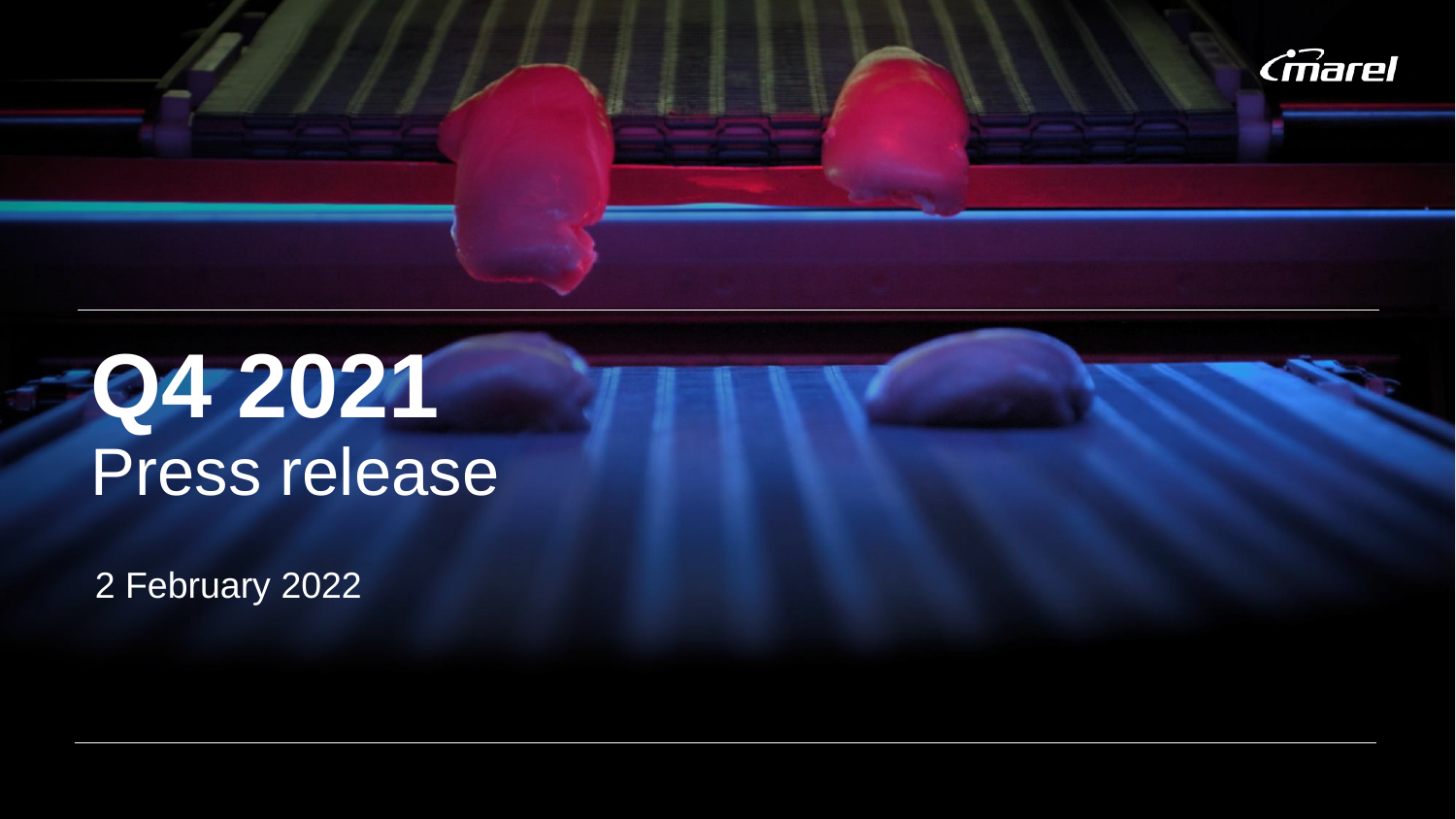### **Orders up by 22% in 2021, fueled by pioneering solutions and global reach**



#### **Financial highlights 2021**

- ➢ **Record orders received and strong pipeline, fueled by pioneering solutions and scale up in local sales and service coverage globally**
- ➢ **Good product mix in orders, with step up in standard consumerready solutions, and continued momentum in aftermarket**
- ➢ **We expect high customer activity in line with successful start of the year at IPPE in Atlanta, driving new orders as well as costs. Global supply chain pressures are expected to continue to affect operational results in 1H22.**
- Orders received were EUR 1,502.0m (2020: 1,234.1m).
- The order book was EUR 569.0m (3Q21: 527.8m, 2020: 415.7m).
- Revenues were EUR 1,360.8m (2020: 1,237.8m).
- $EBIT<sup>1</sup>$  was EUR 153.6m (2020: 166.8m), translating to an EBIT<sup>1</sup> margin of 11.3% (2020: 13.5%).
- Net result was EUR 96.2m (2020: 102.6m).
- Basic earnings per share (EPS) were EUR 12.85 cents (2020: 13.62 cents).
- Cash flow from operating activities before interest and tax was EUR 212.3m (2020: 217.6m). Strategic inventory buildup of EUR 63.6m in 2021, excluding business combinations.
- Free cash flow amounted to EUR 116.0m (2020: 140.5m).
- Net debt/EBITDA was 1.0x (3Q21: 0.9x, 2020: 1.0x).

#### **Financial highlights Q4 2021**

- Orders received were EUR 400.7m (4Q20: 319.7m).
- Revenues were EUR 367.4m (4Q20: 343.3m).
- $EBIT<sup>1</sup>$  was EUR 41.0m (4Q20: 52.3m), translating to an EBIT<sup>1</sup> margin of 11.2% (4Q20: 15.2%).
- Net result was EUR 28.5m (4Q20: 29.1m).
- Basic earnings per share (EPS) were EUR 3.79 cents (4Q20: 3.87 cents)
- Cash flow from operating activities before interest and tax in 4Q21 was EUR 54.5m (4Q20: 38.9m).
- Free cash flow at EUR 15.8m (4Q20: 17.7m).

### **Executive summary example 2 Conservation Conservation Arni Oddur Thordarson, CEO of Marel 1996 Key figures (EUR m)**

*"We close the year with a record quarter of EUR 401 million in orders received, or a total of EUR 1.5 billion for the full year which is an increase of 22% compared to 2020. The industry mix is good with higher proportion of standard solutions for the consumer-ready food market and continued good momentum in services and software.* 

*We see an uptick in revenues in Q4 to a level of EUR 367 million while the EBIT remains soft, at 11.2%. Revenues for the full year were up by 10% with EBIT of 11.3%. The cash conversion is strong, and operating cash flow is at 15.6% of revenues in 2021, despite building up safety stocks.* 

*The food value chain is under transformation. A system change is taking place focused on automation, robotics technology and digital solutions that support sustainable food processing. Marel is playing a pivotal role in this transition to support our customers agility and flexibility as they cater to changing consumer demands across various market channels such as e-commerce, food service and traditional supermarkets.* 

*The new landmark greenfield for Bell & Evans in the US is a great example. It relies on Marel's state-of-the-art interconnected solutions and software reaching from post farm to dispatch, and is highly focused on animal welfare, food safety and sustainability. Through the reuse of onsite water and energy savings and other sustainability measures, Bell & Evans were the first US poultry company to secure green financing for their new plant.* 

*Looking at the healthy order book and strong pipeline gives us confidence to reconfirm our mid-term year-end 2023 targets of 40% gross profit, compared to 36.6% in 2021. The main drivers to reach our targets are increased volume, better mix, value-based pricing and streamlining of the customer journey focusing on automating and synergizing the back-end. We have also undertaken transformational initiatives in 2021, especially worth noting is our investments in order fulfillment and distribution systems for spare parts to secure quicker response and delivery times around the globe.* 

*We have courageously moved forward in the middle of the pandemic and stepped-up sales and service coverage around the globe ahead of the foreseen growth curve. We expect the momentum for orders received to continue and higher revenues will provide better cost coverage, moving sales and administration costs towards the targeted 18% level by year-end 2023, from the current level of 19.4% in 2021. The innovation performance and cost are close to the 6% strategic levels.*

*The strategic moves in 2021 were important ones. Marel and PMJ together provided the first full-line solution in the developing and modernizing duck market and pipeline is building up. A great example of how acquisitive cost is stimulating organic growth. Looking at the fish segment, the focus is on full integration and strong platform by combining Marel, Curio and Valka. Based on our strong financials and organizational readiness, we will intensify the focus on further strategic moves of larger scale. It's a privilege to work with seven thousand pioneers within team Marel, who in partnership with our customers are key enablers and providers of solutions, services, and software to reshape the food processing industry. We remain fully committed to the 2023 operational performance targets and the growth targets for 2026."*

the fish industry.

| 4Q21  | 4Q20  |          | $\wedge$ YoY As per financial statements               | <b>FY21</b> | <b>FY20</b> | A YoY    |
|-------|-------|----------|--------------------------------------------------------|-------------|-------------|----------|
| 367.4 | 343.3 | 7.0%     | Revenues                                               | 1.360.8     | 1.237.8     | 9.9%     |
| 131.9 | 128.5 | 2.6%     | Gross profit                                           | 498.1       | 462.5       | 7.7%     |
| 35.9% | 37.4% |          | Gross profit as a % of revenues                        | 36.6%       | 37.4%       |          |
| 41.0  | 52.3  |          | -21.6% Adjusted result from operations (Adjusted EBIT) | 153.6       | 166.8       | $-7.9%$  |
| 11.2% | 15.2% |          | $EBIT1$ as a % of revenues                             | 11.3%       | 13.5%       |          |
| 53.8  | 62.3  | $-13.6%$ | <b>EBITDA</b>                                          | 198.9       | 212.5       | $-6.4%$  |
| 14.6% | 18.1% |          | EBITDA as a % of revenues                              | 14.6%       | 17.2%       |          |
| (5.2) | (9.2) | -43.5%   | Non-IFRS adjustments                                   | (23.3)      | (17.1)      | 36.3%    |
| 35.8  | 43.1  |          | -16.9% Result from operations (EBIT)                   | 130.3       | 149.7       | $-13.0%$ |
| 9.7%  | 12.6% |          | EBIT as a % of revenues                                | 9.6%        | 12.1%       |          |
| 28.5  | 29.1  | $-2.1%$  | Net result                                             | 96.2        | 102.6       | $-6.2%$  |
| 7.8%  | 8.5%  |          | Net result as a % of revenues                          | 7.1%        | 8.3%        |          |
| 400.7 | 319.7 | 25.3%    | Orders Received                                        | 1.502.0     | 1.234.1     | 21.7%    |
| 569.0 | 415.7 |          | Order Book <sup>2</sup>                                | 569.0       | 415.7       | 36.9%    |

| 4Q21                   | 4Q20                    |  | Cash flows                                       | <b>FY21</b> | <b>FY20</b> |
|------------------------|-------------------------|--|--------------------------------------------------|-------------|-------------|
|                        |                         |  | Cash generated from operating activities, before |             |             |
| 54.5                   | 38.9                    |  | interest & tax                                   | 212.3       | 217.6       |
| 43.6                   | 35.4                    |  | Net cash from (to) operating activities          | 176.2       | 182.6       |
| (56.3)                 | (125.6)                 |  | Investing activities                             | (121.4)     | (161.6)     |
| 20.9                   | 94.7                    |  | Financing activities                             | (64.3)      | (235.6)     |
| 8.2                    | 4.5                     |  | Net cash flow                                    | (9.5)       | (214.6)     |
|                        |                         |  | <b>Financial position</b>                        | 2021        | 2020        |
|                        | <b>Subsequent event</b> |  | Net Debt (Including Lease liabilities)           | 199.2       | 205.2       |
| Marel acquired the     |                         |  | Operational working capital <sup>3</sup>         |             |             |
| remaining 50% stake    |                         |  |                                                  | 74.6        | 78.9        |
|                        | in Curio, a primary     |  |                                                  |             |             |
| processing             |                         |  |                                                  |             |             |
|                        | equipment provider      |  | <b>Key ratios</b>                                | <b>FY21</b> | <b>FY20</b> |
|                        | for whitefish           |  | Current ratio                                    | 1.1         | 1.1         |
| processing.            |                         |  | Quick ratio                                      | 0.6         | 0.7         |
| Will enhance the full- |                         |  | Return on equity <sup>4</sup>                    | 9.7%        | 10.7%       |
|                        | line offering,          |  | Leverage <sup>5</sup>                            | 1.0         | 1.0         |
|                        |                         |  | Number of outstanding shares (millions)          | 755.7       | 752.2       |
|                        | increase volume and     |  | Market capitalization in EUR billion based on    |             |             |
| support                |                         |  | exchange rate at end of period                   | 4.6         | 3.9         |
|                        | management's            |  | Basic earnings per share in EUR cents            | 12.85       | 13.62       |
|                        | target for EBIT         |  |                                                  |             |             |
|                        | margin expansion in     |  |                                                  |             |             |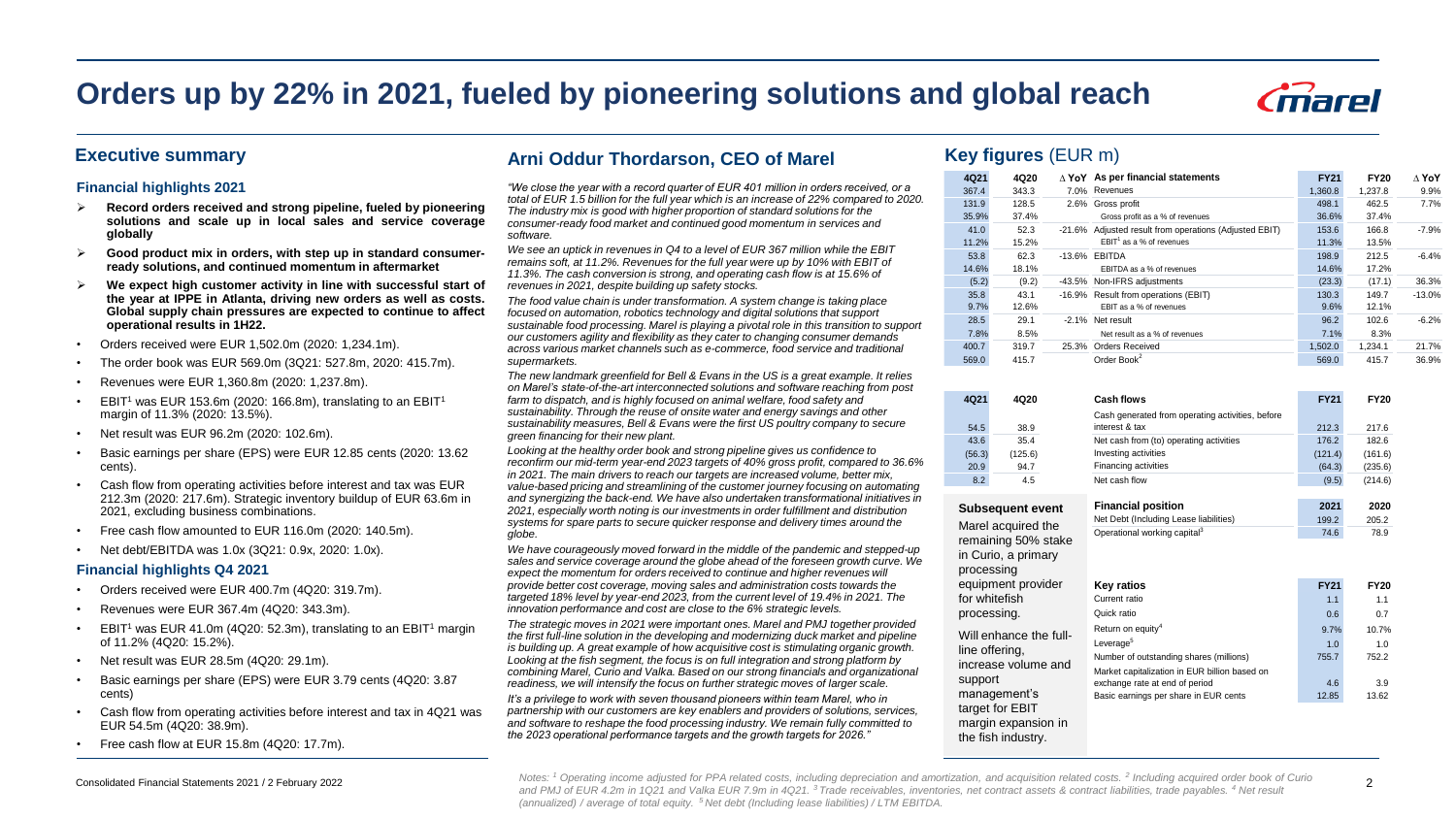## **2021 in review**



#### **Marel remains committed to its mid-term and long-term targets**

- Management is committed to its mid-term targets to achieve gross profit of 40% and SG&A of 18% by year-end 2023, and maintain the innovation promise at the 6% strategic level.
- For the period 2017-2026 Marel has set a target of 12% average annual increase in revenues, through both organic growth and acquisitions. Compound annual growth rate (CAGR) 2017-2021 was 7.0%. Due to catch up effect from the past five years and a very strong tailwind in the market, accelerated by the pandemic, management believes that market growth in the medium term (2021-2026) will be at a level of 6-8%.
- Marel's growth plan involves capitalizing on strong innovation investment, global reach and digital solutions to drive expansion and market penetration, as well as strategic partnerships and acquisitions.

#### *Acquisitions and strategic partnerships*

- Strategic partnership with TOMRA is proceeding well. The two companies co-developed and then in 2021 launched a true game-changer in foreign material detection, the Marel Spectra. This revolutionary solution will meet Marel's customers challenges head on to deliver contamination free, safe and sustainable food.
- The acquisition of Dutch duck processing solutions provider Poultry Machinery Joosten (PMJ), with EUR 5m in annual revenues, closed on 21 Jan 2021. The acquisition makes Marel the industry's only full-line provider of duck processing solutions. The growing duck market (estimated to be ~EUR 6bn) will become a third pillar within poultry processing alongside broilers and turkey, allowing Marel to leverage its global sales and service network and expand into new markets.
- The acquisition of Valka, an Icelandic provider of advanced processing solutions for the global fish industry with EUR 17m in annual revenues, closed on 19 Nov 2021. The acquisition will accelerate the innovation roadmap and strengthen Marel's full-line offering and scale to serve customers' needs better.
- The acquisition of a 40% stake in Stranda Prolog (Stranda), a Norwegian provider of salmon processing solutions, and the launch of a strategic partnership between the two companies was announced on 29 Jan 2021.

#### *Subsequent events in beginning of 2022*

- On 1 February 2022, Marel acquired the remaining 50.0% of the shares of Curio, an innovative primary processing equipment provider for whitefish processing. Curio and Marel have worked closely together since Marel acquired 39.3% of Curio on 22 October 2019 and an additional 10.7% of the share capital on 4 January 2021 and as such, Marel initiated the acquisition of the remaining shares ahead of the agreed timing.
- The transaction is yet another important building block on Marel's ambitious growth journey. By combining Curio's highly complementary product portfolio of heading, filleting and skinning solutions with Marel's global sales and service network, ensuring proximity to customers for sales, installations and aftermarket services, the resulting synergies from the integration are expected to positively contribute to management's medium and long-term target for EBIT margin expansion in the fish industry.

#### **Innovation performance and costs in line with strategic targets**

- 2021 proved to be another successful year for innovation, despite various mobility challenges. Critical steps taken in core developments and digitalization of new products and installed base. 27 new highly innovative products and upgrades were introduced to the market in 2021.
- Marel R&D amounted to EUR 80.8m in 2021, equal to 5.9% of revenues. This is in line with the company's innovation promise of ~6% on a continuous basis to drive further organic growth.
- The food value chain is under transformation where automation, robotics and digital solutions that support sustainable food processing are key drivers. Marel, together with its innovation partners, is playing a pivotal role in this transformation with focus on continued innovation and introduction of pioneering solutions that strengthen our customers' competitiveness.

#### **Investments to support increased speed, scale and sustainability**

- To best serve customer needs and capture growth opportunities from changing market dynamics, cash capital expenditures excluding R&D investments are expected to increase to on average 4-5% of revenues over the next four years, thereafter returning back to more normalized levels.
- Important transformative initiatives ongoing e.g. stepping up market coverage in growth markets, innovation investments in digital solutions, improvement projects to streamline the back-end, as well as automating and digitizing the manufacturing platform, supply chain and aftermarket.
- In 2021, Marel opened new demo center facilities in Campinas, Brazil and Shanghai, China, Marel's first in both Latin America and China. The facilities cement our commitment to the growing markets and signal our intent to work even more closely and efficiently to support our customers, partners and the broader food processing industry in key regions.
- Marel is a trusted maintenance partner and a key focus going forward is on automating and digitizing the end-to-end spare parts handling to ensure agility and shorter lead times. Spare parts sales at a record level for two sequential quarters, 3Q21 and 4Q21.

#### **Transforming food processing, sustainably**

- Innovation in partnership with customers, enables Marel to continuously advance the industry and help customers minimize their resource use and carbon emissions while improving their operational efficiency. All new innovations go through a sustainability innovation scorecard.
- Marel is committed to becoming net zero by 2040. To support its long-term commitment, Marel has launched a five-year sustainability program aimed at steering both Marel and the industry onto a more sustainable path, through ambitious environmental, social, and governance targets.
- During the year, Marel incorporated ESG into the short-term incentive plans for management remuneration, started its climate-related disclosure (TCFD) journey, implemented a robust governance structure around sustainability related issues, committed to setting a science-based target in line with the Paris Agreement and announced its first medium-term sustainability program, fully in line with our 2026 growth strategy.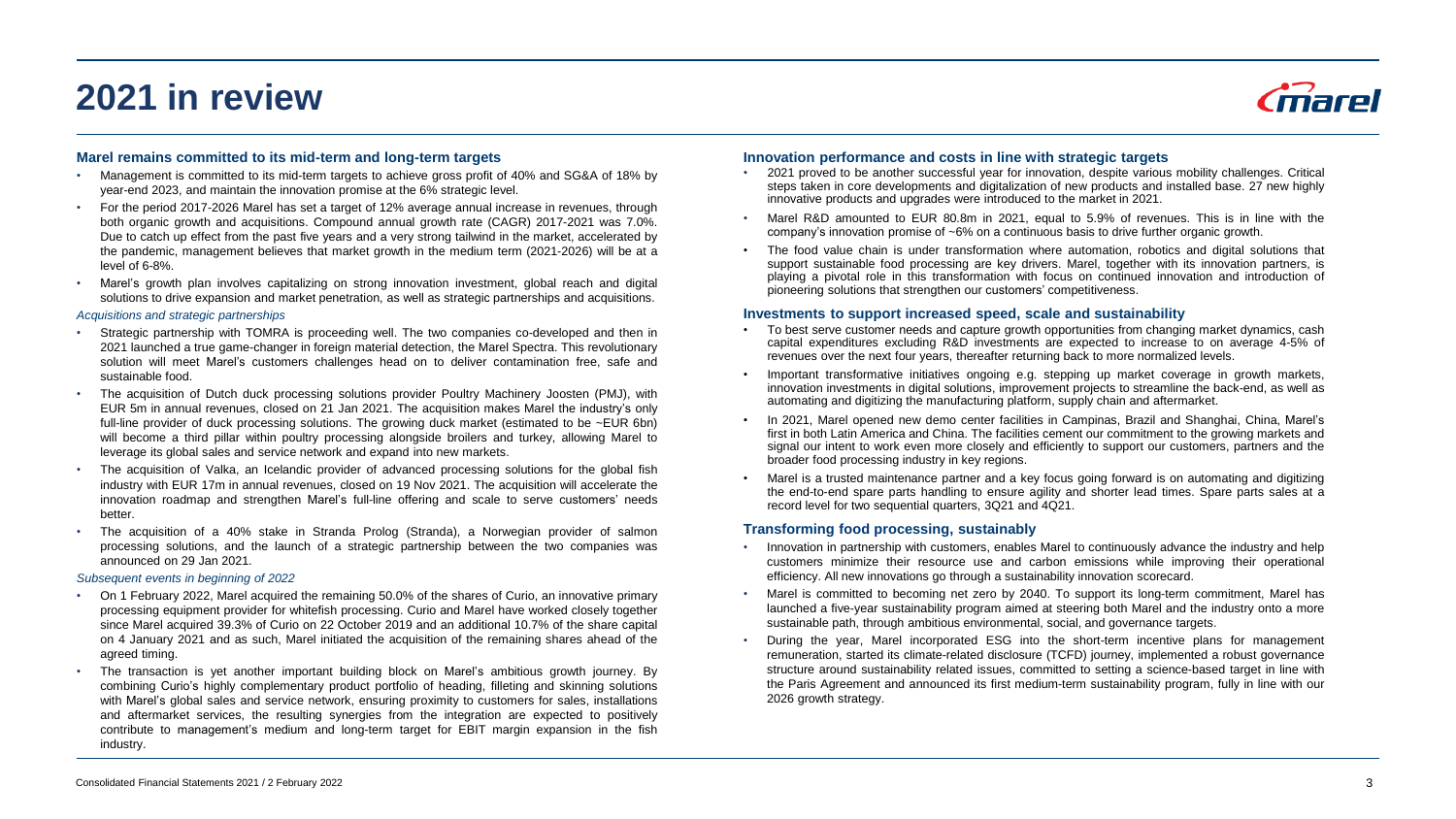## **Financial performance**



#### **Record orders received in the quarter and for the full year**

- Orders received in the quarter were EUR 400.7m, up 11.1% QoQ and 25.3% YoY, with strong orders across all industries and all processing stages. Orders received in 2021 at a record level, EUR 1,502.0m, up 21.7% from EUR 1,234.1m in 2020.
- Good product mix with clear step up in sales of standard consumerready solutions, with continued momentum in aftermarket.
- Strong demand for Marel solutions, software and services as the need for automation and digitalization in food processing is accelerating. Labor availability, a dynamic shift in consumer behavior and the request for agility to match consumer demand, as well as an increased focus from consumers and regulators on sustainability in food production, are driving forces to further transform the industry.
- M&A continues to stimulate organic growth and accelerate the innovation roadmap. Throughout the year, Marel secured important orders where a broader product portfolio following recent acquisitions were key.
- Marel's competitive position remains strong with continuous high conversion of pipeline into order book, while gradually capturing market share.

#### **Order book at a healthy level**

- The order book at year-end was EUR 569.0m, up 36.9% compared to EUR 415.7m at year-end 2020 (3Q21: 527.8m), representing 41.8% of 12-month trailing revenues.
- The book-to-bill ratio in the quarter was 1.09, compared to an average of 1.06 in the past four quarters (4Q20-3Q21), while 1.10 for the full year 2021 (2020: 1.00).

#### **Revenues scaling up by more than 10% quarter-on-quarter**

- Marel is targeting a step up in revenues in 2022, compared to 2021, on the back of a strong order book and promising pipeline.
- Revenues totaled EUR 367.4m up by 10.7% QoQ and 7.0% YoY. Full year revenues were 1,360.8m, up 9.9% from 2020. Organic revenue growth 4.4% and acquired growth 5.5% in 2021.
- Aftermarket, comprising of services and spare parts, represented 40% of total revenues in the quarter and for the full year (4Q20: 38%, 2020: 40%). Spare parts at a record level for two sequential quarters, full focus on strengthening the spare parts delivery model and shortening lead times.

#### **High focus on improving gross profit to reach mid-term targets**

- Gross profit margin was 35.9% in the quarter (3Q21: 37.1%, 4Q20: 37.4%) and gross profit was EUR 131.9m (3Q21: 123.2m, 4Q20: 128.5m), impacted by supply chain and logistics challenges, as well as strategic projects with the aim of increasing speed and scale. For the full year, gross profit margin was 36.6% (2020: 37.4%) and gross profit EUR 498.1m (2020: 462.5m)
- Marel's highest priority remains to deliver to our customers the right quality, at the right time. In Q4 2021, Marel continued to be impacted by an imbalance between supply and demand for electronic components and raw materials, resulting in an increase in prices and delivery times. It is expected that supply chain and logistics challenges will continue to have an impact on Marel's operations in 1H22.
- Mitigation actions such as price increases on new orders have been implemented by Marel, with an emphasis on value-based pricing, that will partly offset increased costs.
- Continued investment to transform spare parts handling with focus on investments in fulfillment centers and digitizing and automating the end-to-end parts handling to ensure shorter lead times.

#### **Scaling up ahead of the growth curve**

- SG&A 19.4% in 2021 (2020:18.3%), compared to mid-term YE23 target of 18.0%. SG&A is temporarily higher and better cost coverage will be reached through more volume.
- Sales and marketing (S&M) costs were at a level of 12.5% of revenues in 2021 (2020: 11.4%) and reflect the step up in market coverage in line with plans to leverage global reach and digital solutions to drive organic growth, which has started to translate into increased orders.
- Travel for customer visits and exhibitions on the rise as restrictions are lifted, focus on maintaining cost efficiencies from new ways of working, but we are expecting high customer activity and orders in the coming period.
- General administrative (G&A) costs were 6.9% of revenues in 2021 (2020: 6.9%), with important transformative initiatives ongoing.
- A new shared services platform launched in October, one of several ongoing initiatives for standardization and aligned ways of working to support YE23 targets aimed to lower G&A costs.
- Innovation costs at the 6% level, or 5.9% in 2021 (2020: 5.6%).
- Marel does not adjust results for non-recurring costs, except for PPA and acquisition related costs.

**Order book and orders received**







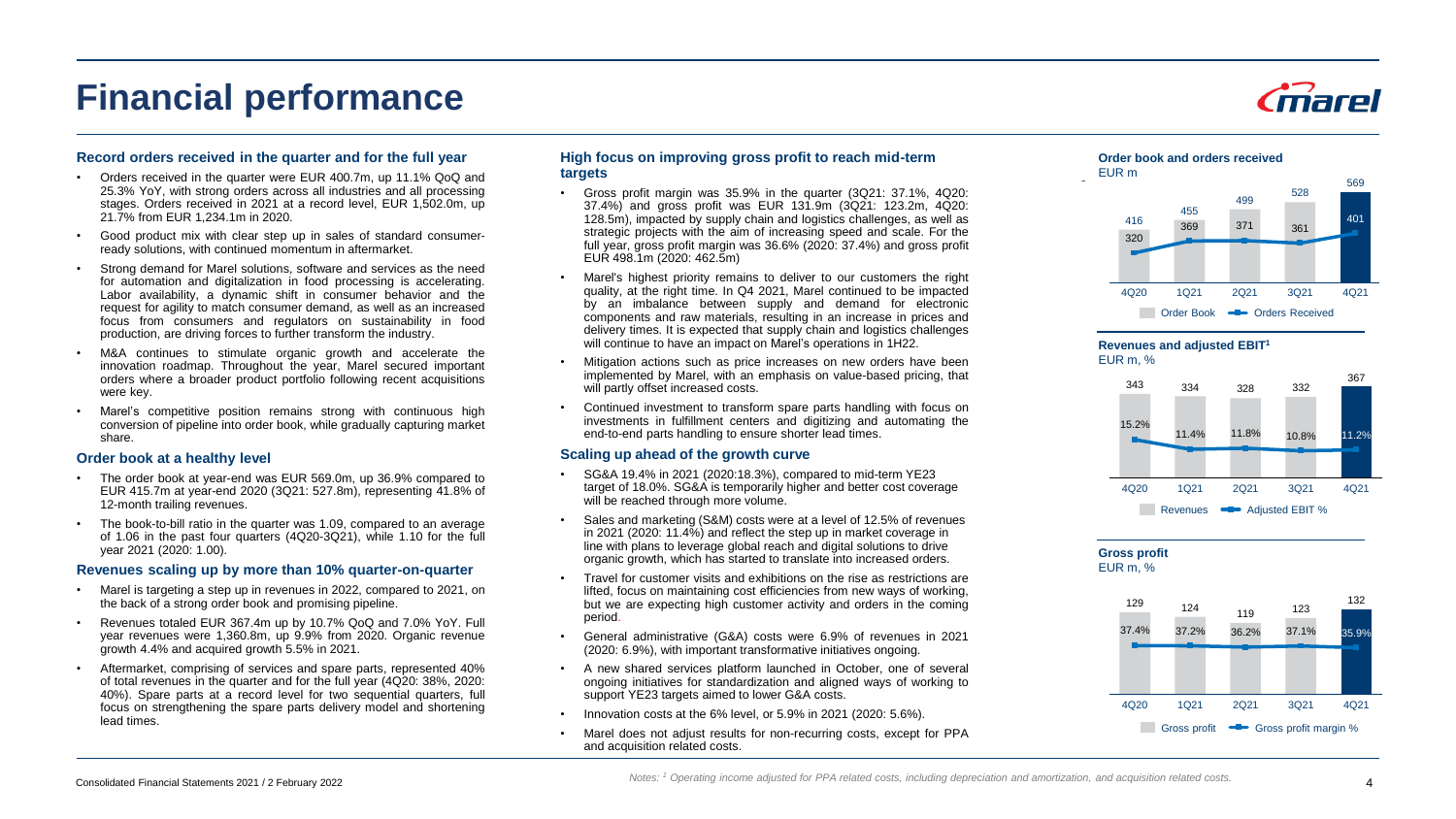## **Financial performance**



#### **Continued focus on improved EBIT margin**

- EBIT<sup>1</sup> was EUR 41.0m (3Q21: 36.0m, 4Q20: 52.3m), translating to an EBIT<sup>1</sup> margin in the quarter of 11.2% (3Q21: 10.8%, 4Q20: 15.2%).
- For the full year,  $EBIT<sup>1</sup>$  was EUR 153.6m (2020: 166.8m), translating EBIT<sup>1</sup> margin 11.3% (2020: 13.5%).
- 2021 margins colored by step up in market coverage and infrastructure initiatives to increase speed and agility for the expected growth curve resulting in higher operating expenses, in addition to margin pressure from supply chain and logistics challenges.
- Strong orders received across all industries and processing stages will increase volume with foreseen more favorable industry mix, resulting in higher operating profits.
- Management continues to target medium and long-term EBIT margin expansion for Marel Meat and Marel Fish.

#### **Robust cash flow generation**

- Operating cash flow was EUR 54.5m in the quarter (4Q20: 38.9m) and EUR 212.3m for the full year 2021 (2020: 217.6m).
- Operating cash flow before inventory buildup at healthy level. To ensure timely delivery of equipment and spare parts to customers, inventories increased by EUR 73.5m in 2021, thereof EUR 9.9m from business combinations, was added in 2021, using the strong balance sheet to mitigate supply chain challenges.
- Strong cash flow supports continued investment in infrastructure, innovation and growth strategy. Capital expenditures (CAPEX) in 4Q21 were EUR 34.8m (4Q20: 24.6m) while EUR 85.1m in 2021 (2020: 71.1m). Cash capital expenditures excluding R&D investments are expected to increase to on average 4-5% of revenues over the next four years, thereafter, returning to more normalized levels.
- Net cash used in investing activities, excluding business combinations and investments/loans in associates, was EUR 29.7m in the quarter (4Q20: 18.4m) and EUR 67.1m (2020: 51.7m) for the full year equivalent.
- Free cash flow was EUR 15.8m in the quarter (4Q20: 17.7m) and EUR 116.0m for the full year 2021 (2020: 140.5m). Free cash flow in the quarter impacted by high investments in property, plant, and equipment including supply chain improvement projects as well as leases converted into assets in key Marel sites.
- Strong cash conversion supports continued investments in innovation, infrastructure and strategic inventory buildup when needed.

#### **Robust financial position to support the 2017-2016 growth strategy**

- Leverage was 1.0x at the end of 4Q21 (4Q20: 1.0x), well below the targeted capital structure of 2-3x.
- Committed liquidity of EUR 666.5m at year-end 2021, including fully committed all-senior funding in place until 2025.
- The strong financial position enables continued investment and will facilitate future strategic moves in the ongoing industry consolidation wave, in line with the company's 2017-2026 growth strategy.

#### **Resilient business model**

- Marel is a critical infrastructure company in the food industry. The company's significant investments in recent years in Marel's global reach, digital platform and infrastructure, have been instrumental in positioning the company to successfully navigate a business environment colored by the pandemic, geopolitical uncertainty, trade constraints and accelerated changes in consumer behavior.
- Marel's effort in recent years, to shorten production lead times and colocate production, has also created more resilience in the supply chain. This together with the strategic inventory buildup allows us to be more agile during turbulent times, continue to serve customers' needs and ultimately keep the food value chain running.

#### **Dividend proposal of 40% payout ratio for upcoming AGM**

- In line with Marel's targeted capital allocation and dividend policy of 20- 40% payout ratio, the Board of Directors will propose a 40% payout ratio at the 2022 Annual General Meeting, to be held on 16 March 2022 (2021: 40%, 2020: 40%).
- Based on a EUR 5.12 cents dividend per outstanding share paid for the operational year 2021, or 6% lower per share than in 2020, the estimated total dividend payment will be around EUR 38.7m.

#### **2021 Capital Markets Day mini-series – watch the 5 events**

- This year, Marel hosted a series of virtual Capital Markets Day events where Marel leadership, joined by our experts and customers, provided a 360° insight into how Marel delivers growth — globally, digitally and sustainably.
- The 360° mini-series consists of a virtual site visit to Marel in Iceland and four Capital Markets Day virtual events centered on four key features of Marel's unique equity story and the future of food processing: growth, global reach, digitalization and sustainability.
- The virtual events were recorded and available on marel.com/cmd360.





#### **Revenues by geography**  $\frac{1}{2}$



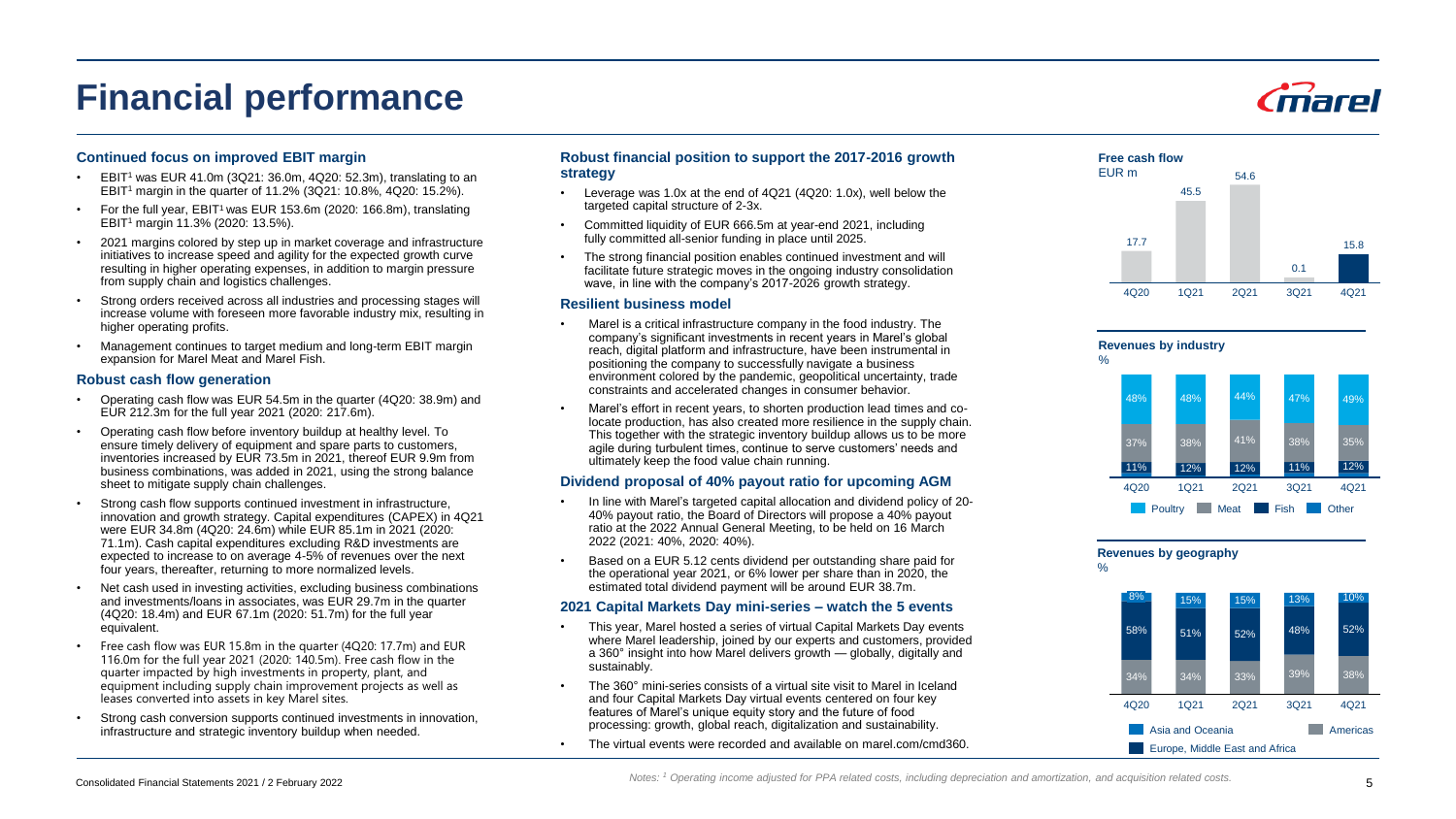## **Industry performance**

### **Marel Poultry**



| 4Q21  | <b>4Q20</b> | Change   |                            | <b>FY21</b> | <b>FY20</b> | Change   |
|-------|-------------|----------|----------------------------|-------------|-------------|----------|
| 179.5 | 165.1       | 8.7%     | Revenues                   | 639.1       | 635.4       | 0.6%     |
| 26.4  | 32.5        | $-18.8%$ | <b>FBIT</b>                | 91.2        | 116.0       | $-21.4%$ |
| 14.7% | 19.7%       |          | $EBIT1$ as a % of revenues | 14.3%       | 18.3%       |          |

#### **Marel Meat**

**4Q21: 35% of total revenues with 7.5% EBIT<sup>1</sup> margin FY21: 38% of total revenues with 9.2% EBIT<sup>1</sup> margin**



| 4Q21  | 4Q20  | Change  |                            | <b>FY21</b> | <b>FY20</b> | Change |
|-------|-------|---------|----------------------------|-------------|-------------|--------|
| 127.4 | 128.0 | $-0.5%$ | Revenues                   | 512.5       | 419.1       | 22.3%  |
| 9.5   | 15.5  | -38.7%  | <b>FBIT</b>                | 47.0        | 36.3        | 29.5%  |
| 7.5%  | 12.1% |         | $EBIT1$ as a % of revenues | 9.2%        | 8.7%        |        |

### **Marel Fish**





| 4Q21 | 4Q20 | Change |                            | <b>FY21</b> | <b>FY20</b> | Change |
|------|------|--------|----------------------------|-------------|-------------|--------|
| 45.7 | 37.3 | 22.5%  | Revenues                   | 161.1       | 150.7       | 6.9%   |
| 2.1  | 0.0  | 100.0% | EBIT <sup>1</sup>          | 9.1         | 8.1         | 12.3%  |
| 4.6% | 0.0% |        | $EBIT1$ as a % of revenues | 5.6%        | 5.4%        |        |

- *Full-line offering* with one of the largest installed base world-wide, focusing on roll-out of innovative solutions and market penetration through cross-selling of secondary and further processing solutions.
- Recent bolt-on acquisition of PMJ fueling organic growth in terms of new sales into the duck market.
- *Orders received* for Marel Poultry were strong in 4Q21, driven by demand for consumer-ready solutions. Orders have been strong for three sequential quarters after a soft start to the year, supporting stronger volume going forward with a favorable product mix. Pipeline remains strong,
- *Revenues* in 4Q21 for Marel Poultry were EUR 179.5m, up 8.7% YoY (4Q20: 165.1m). Revenues in 2021 were EUR 639.1m, at same level as the previous year (2020: 635.4m), despite softness in orders for larger projects in the beginning of 2021 that impacted volume during the year.
- *EBIT<sup>1</sup>* margin in 4Q21 was 14.7% (4Q20: 19.7%) and 14.3% for the full year (2020: 18.3%), impacted by volatility in volume and scaling up ahead of the growth curve.
- On the back of a stronger order book and pipeline, volume will continue to increase with foreseen more favorable mix, resulting in higher operating profits.
- *Full-line offering* with focus on strong product development, increased standardization and modularization, market penetration and further cross- and upselling in key growth markets alongside significant step up in market coverage ahead of the growth curve.
- *M&A*: Acquisitions stimulating organic growth and accelerating the innovation roadmap by transferring technology across industries. TREIF acquisition in 2020 resulting in more project wins, leveraging combined customer base and complementary product portfolio.
- *Orders received* in 4Q21 for Marel Meat were strong with wellbalanced mix and increased sales in consumer-ready solutions. Overall, orders received were strong in 2021 with improved mix. The need for automation has never been clearer and the pipeline shows good opportunities in China and North America.
- *Revenues* in 4Q21 for Marel Meat were EUR 127.4m, down by 0.5% YoY (4Q20: 128.0m). Revenues in 2021 were EUR 512.5m (2020: 419.1m), up 22.3% on the back of acquisitions and organic growth.
- *EBIT<sup>1</sup>* margin in 4Q21 of 7.5% (4Q20: 12.1%) Focus in 2021 was on stepping up market coverage, further strengthening the management team, value-based pricing, better project execution, and several other strategic initiatives ongoing for profit improvement, some of which resulted in non-recurring costs not adjusted for in the 2021 results.
- Management continues to target medium and long-term EBIT margin expansion for Marel Meat.
- Objective to reach full-line offering across farmed and wild whitefish and salmon through continued focus on innovation and M&A.
- *M&A*: On 1 February 2022, Marel acquired the remaining 50.0% of the shares of Curio. The recent acquisitions of Curio, Stranda and Valka, which was successfully closed in 4Q21, will further accelerate the innovation roadmap to close certain application gaps to reach full-line offering for both salmon, as well as wild and farmed whitefish. Combined platform will also further unlock synergies in terms of cross- and upselling, market penetration and gradually expanding species coverage.
- Marel foresees higher revenues for in 2022 with better operating cost coverage, although non-recurring integration costs will soften results in coming two quarters.
- *Orders received* in 4Q21 for Marel Fish were at record levels and have overall been solid in 2021 after a soft start of the year. Strong pipeline for salmon while whitefish is also picking up and expectations of higher conversion of pipeline into orders in coming quarters.
- *Revenues* for Marel Fish in 4Q21 were EUR 45.7m (4Q20: 37.3m). Revenues in 2021 were EUR 161.1m (2020: 150.7m).
- *EBIT<sup>1</sup>* margin in 4Q21 was 4.6% (4Q20: 0.0%) and 5.6% for the full year (2020: 5.4%).
- Management continues to target medium and long-term EBIT margin expansion for Marel Fish.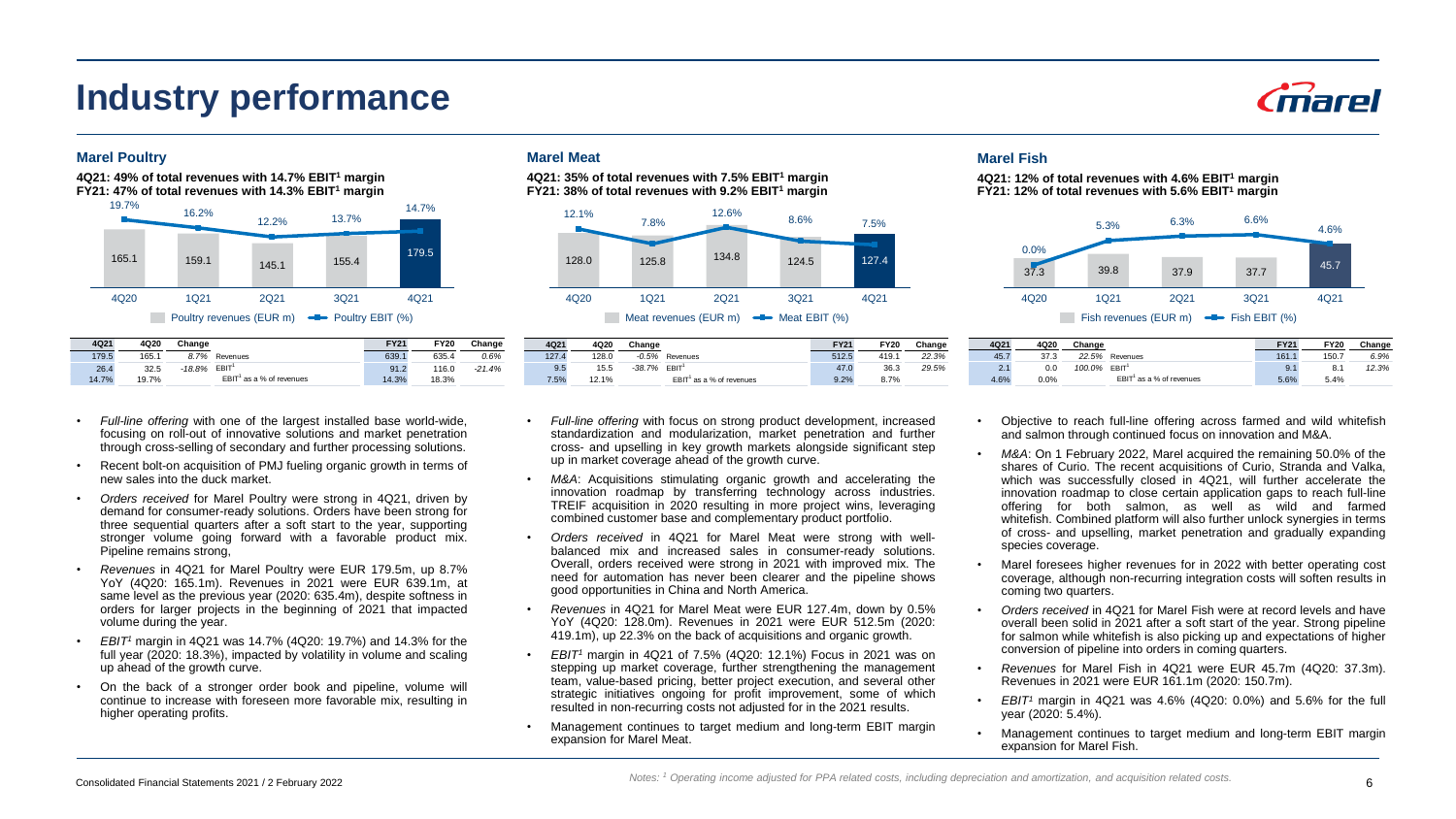## **Key figures and outlook**

### **Outlook**

- Market conditions have been challenging due to geopolitical uncertainty and the ongoing COVID-19 pandemic. Marel enjoys a balanced exposure to global economies and local markets through its global reach, innovative product portfolio and diversified business mix. Supply chain and logistics challenges are expected to continue to have an impact in 2022, although it is not known what the full economic impact will be on Marel.
- Marel is committed to achieve its mid- and long-term growth targets. Our strategic mid-term targets are to achieve gross profit around 40%, SG&A of around 18% and Innovation at the 6% strategic level by year-end 2023.
- In the period 2017-2026, Marel is targeting 12% average annual revenue growth through market penetration and innovation, complemented by strategic partnerships and acquisitions.
	- Marel's management expects average annual market growth of 4-6% in the long term. Marel aims to grow organically faster than the market, driven by innovation and growing market penetration.
	- Due to catch up effect from the past five years and a very strong tailwind in the market, accelerated by the pandemic, management believes that market growth in the medium term (2021-2026) will be at a level of 6- 8%.
	- Maintaining solid operational performance and strong cash flow is expected to support 5-7% revenues growth on average by acquisition.
	- Marel's management expects basic EPS to grow faster than revenues.
- Growth is not expected to be linear but based on opportunities and economic fluctuations. Operational results may vary from quarter to quarter due to general economic developments, fluctuations in orders received and timing of deliveries of larger systems.



**Revenues** EUR m

**EBIT<sup>1</sup> margin**  $\frac{1}{2}$ 15.2 14.6 13.5 13.5 11.3 2017 2018 2019 2020 2021



2017 2018 2019 2020 2021



**Order book<sup>3</sup>**

2017 2018 2019 2020 2021





**Leverage** Net debt/EBITDA  $1.9x$  2.0x